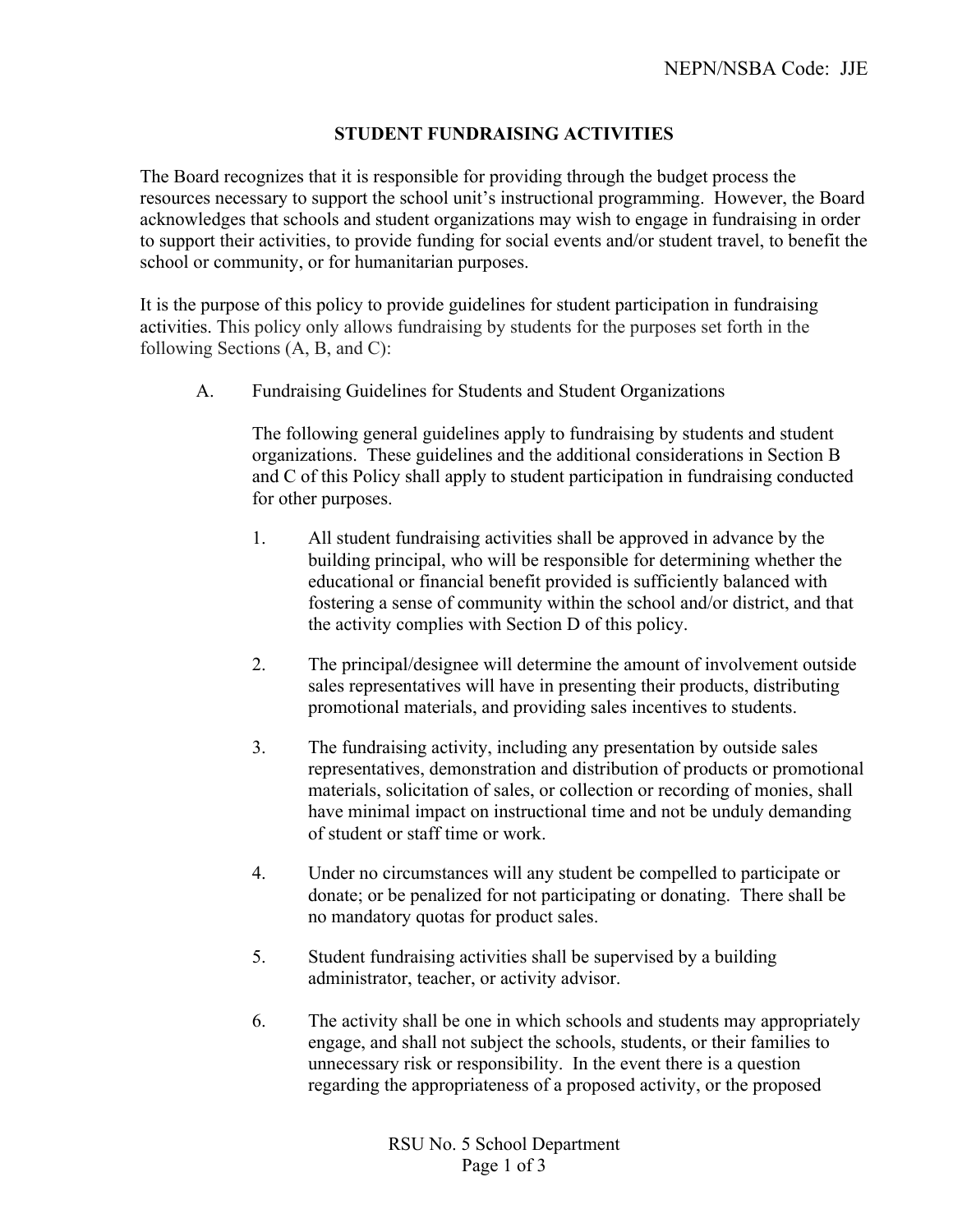fundraising activity is one that is new to the school system, the building principal shall consult with the Superintendent.

- 7. The following shall be communicated to students and parents/guardians at the start of the fundraising activity:
	- a. The reason for the fundraising activity;
	- b. A description of the fundraising activity, including the names of any participating for-profit organizations, any anticipated presentations by outside sales representatives, and the approximate percentage of total sales expected to be kept by the school for the benefit of students;
	- c. That soliciting donations or sales is voluntary; and
	- d. The option for students and parents/guardians to make a voluntary direct donation towards the activity/program benefiting from the fundraising activity, if preferred.
- 8. Students participating in fundraising activities are expected to conduct themselves in accordance with Board policies, school rules and the student code of conduct.
- 9. In the interest of student safety, activities involving door-to-door solicitation by elementary level students are prohibited**.**
- 10. Club and class dues shall be determined by the club or class officers in consultation with the club or activity advisor. The building principal shall have final authority over the setting of club and class dues. To the greatest extent possible, scholarship funds will be made available to qualifying students.
- 11. The building administrator, teachers, or advisors supervising fundraising activities will be responsible for the collection, monitoring, deposit into student activity accounts, and disbursement of funds raised in accordance with the Board's policy DFF, Student Activities Funds Management.
- 12 Student organizations will be encouraged to engage in fundraising projects that support student wellness or student wellness activities.
- B. Fundraising Guidelines for Humanitarian or Charitable Purposes

Students may participate in charitable drives or fundraising activities to benefit humanitarian or charitable causes provided that the activity is conducted in accordance with the guidelines in Section A of this policy and is sponsored by a recognized student organization.

> RSU No. 5 School Department Page 2 of 3